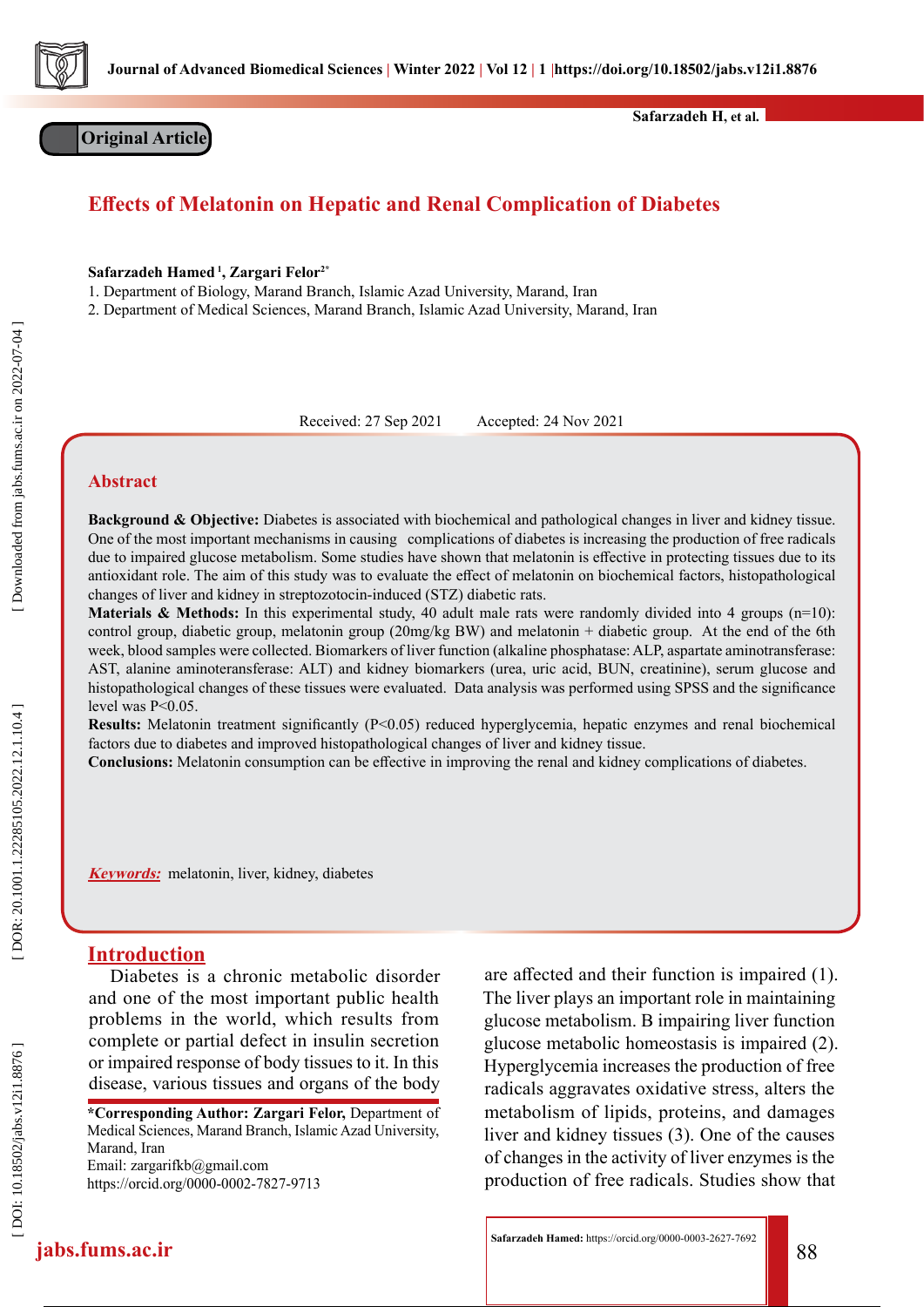

levels of liver enzymes (alkaline phosphatase: ALP, aspartate aminotransferase: AST, alanine aminotransferase: ALT) increase in people with diabetes. Increase in these enzymes is a sign of the extent of liver damage (4). Chronic hyperglycemia and consequently, increased oxidative stress are the main causes of diabetic nephropathy and the development of renal dysfunction in diabetics (5). According to studies, prevalence of nephropathy in diabetic patients (Iran: 30.6% (6), China (2.9%) (3), India  $(34.4\% (1)$  and liver disease  $(19-20\%) (7)$  is high. Glycosylation of renal glomerular membrane proteins leads to changes in its structure and reduced glomerular filtration (5). In diabetic patients, the balance between antioxidants and free radicals is disturbed and due to the increase in oxidants, the complications of the disease are accelerated. Izuki et al. reported reduction of antioxidants such as vitamin C, E and antioxidant enzymes (8). Melatonin is a lipophilic hormone derived from amino acid tryptophan, secreted by the pineal gland and plays an important role in regulating the light/dark cycle. Studies show the antioxidant properties of melatonin (9), but its effect on diabetes has not been fully investigated (10). Melatonin has 2 types of membrane receptors (MT1, MT2), one type is cytoplasmic receptor (MT3) and another type is nuclear receptor. MT3 receptor is a detoxification enzyme (11). In another word, melatonin has two direct and indirect antioxidant roles. The direct antioxidant function of melatonin is its ability to absorb free radicals. Unlike other antioxidants that require a redox cycle to regeneration, melatonin, through reaction with free radicals, produces stable compounds that are excreted in the urine (12,13). Indirect antioxidant function of melatonin is achieved by increasing the expression of antioxidant enzymes by membrane and nuclear receptors (9). Many studies have shown that melatonin increases superoxide dismutase (SOD) expression (9,14). Some studies also indicate the effect of melatonin on the reduction of lipid profile and blood glucose (10,15,16). Melatonin with antioxidant properties and scavenging free radicals reduces the increase in liver enzymes caused by methotrexate (17).

### **Melatonin and Diabetes Complication**

Since many studies are needed to show the antioxidant protective effects of melatonin on oxidative stress, the aim of this study was to investigate the role of melatonin in preventing liver and kidney damage in diabetic rats.

# **Materials & Methods**

In this experimental study, 40 male wistar rats (250±10 gr) were purchased from the Pasteur Institute of Tehran, Iran. The animals were kept in standard condition (temperature of  $22\pm3^{\circ}$ c, humidity: 40-50%, LD 12:12 cycle). After adaptation, they were randomly divided into 4 groups (n= 10), which included the control group (group I), diabetic group (group II): ip injection of streptozotocin (STZ: Sigma, USA) 60mg/kg BW, after 72 hr. blood glucose level above 250 mg/ dL was considered as diabetic), melatonin group (group III) (melatonin (Sigma, USA) 20mg/kg BW ip injection, every day 9:am 0.5 mL for 6 weeks) and diabetic + melatonin group (group IV). The control and diabetic groups received 1% ethanol-containing saline during treatment. [Melatonin is sparingly soluble in water and soluble in organic solvents such as ethanol. Therefore, it was first dissolved in 1% ethanol and then normal saline was added]. At the end of the sixth week, the animals were anesthetized with ether and blood samples were taken, serum was isolated for biochemical analysis. Hystopathological evaluation was performed using haematoxylin and eosin (H&E) staining and a light microscope. For histological studies, the slices of the liver and kidney were fixed an a %10 formalin solution, 3-5 micrometer-thick sections were examined. Blood glucose, liver enzymes (AST, ALT, ALP), creatinine, urea, uric acid, blood urea nitrogen (BUN), were measured using Pars Azmoon kit (Pars Azmoon Co., Iran) and Auto-analyzer (911Hitachi, Japan). Data were analyzed with SPSS software version 22 using Mann-Whitney U statistical test to examine significant differences between groups. The results were reported as Mean  $\pm$ SD and P<0.05 was considered statistically significant. The experimental protocol was approved by the Medical Ethics Committee, and animals received human care in compliance with the guidelines of Tabriz University of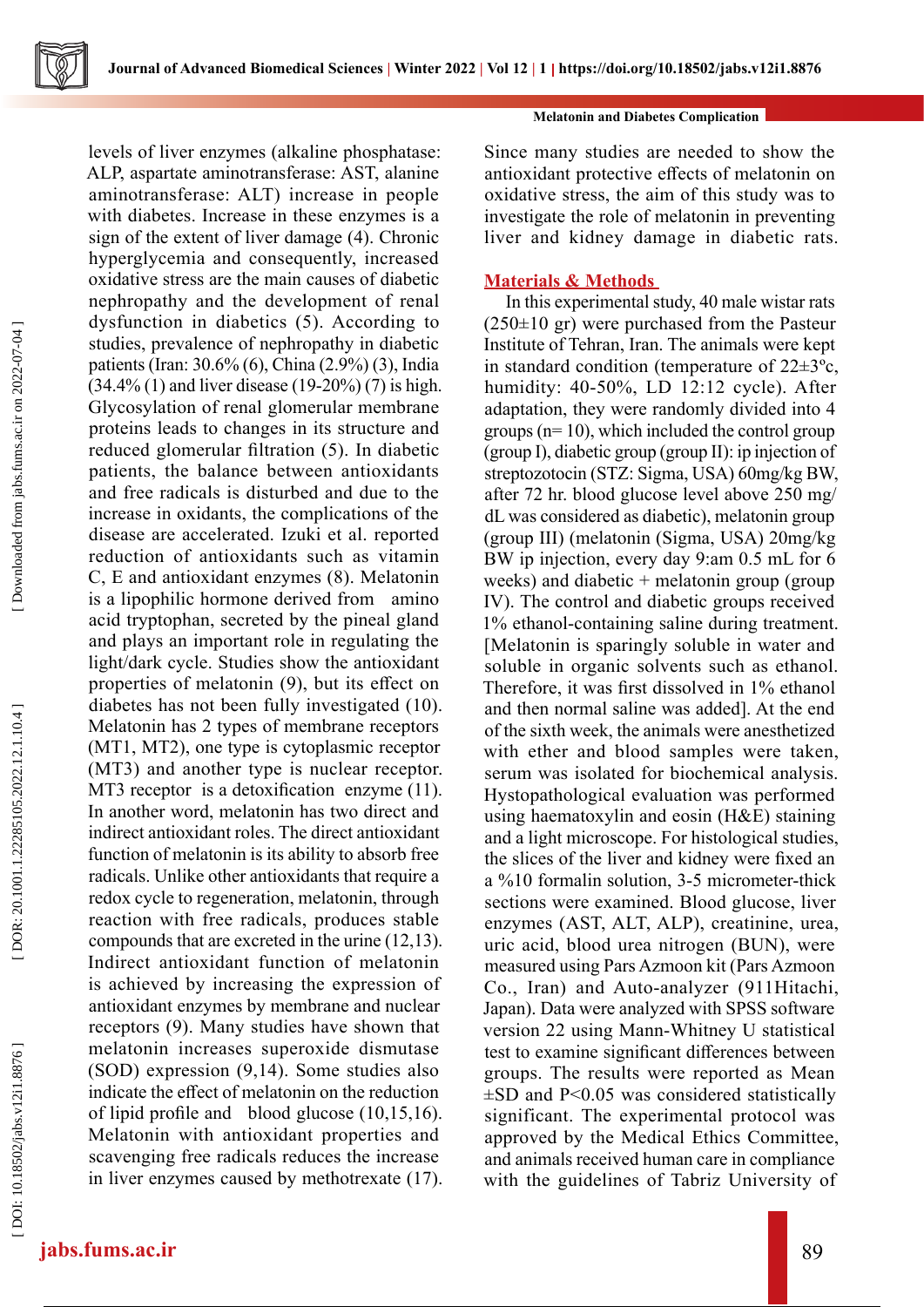

## **Safarzadeh H, et al.**

Medical Sciences (National Institutes of Health Publication NO.85-23 Revised 1985).

# **Results**

Results are shown in Table 1. The levels of serum glucose, liver enzymes and renal markers (creatinine, urea, uric acid, BUN) in the diabetic group compared to the control group showed a significant increase  $(p<0.05)$ , melatonin

treatment could significantly reduce glucose, liver and kidney markers. Melatonin alone did not show any significant effects. The results of histopathology of liver and kidney show the presence of necrosis, morphological changes (disorganization and inflammation in diabetic rats, treatment with melatonin restored and reduced cellular changes in kidney (Figure 1.A-C) and liver (Figure 2. A-C) tissue.

**Table 1.** Effects of melatonin on liver and kidney biomarker values in serum of all groups (Mean±SD)

| <b>Groups</b>   | Glucose<br>(mg/dL) | <b>AST</b><br>(U/L) | <b>ALT</b><br>(U/L) | <b>ALP</b><br>(U/L)            | Creatinine<br>(mg/dL) | <b>BUN</b><br>(mg/dL) | Urea<br>(mg/dL)              | Uric acid<br>(mg/dL)          |
|-----------------|--------------------|---------------------|---------------------|--------------------------------|-----------------------|-----------------------|------------------------------|-------------------------------|
| <b>Group I</b>  | $103.4 \pm 30$     | $175.2\pm4$         | $120.5 \pm 11.9$    | $695 \pm 58.9$                 | $0.58 \pm 0.02$       | $29.6 \pm 1.7$        | $63.7 \pm 3.7$               | $2.33\pm0.11$                 |
| <b>Group II</b> | $623 \pm 50^*$     | $225 \pm 8.3^*$     | $205.3 \pm 12.8^*$  | $2987 \pm 352.2^*$             | $0.73 \pm 0.04^*$     | $32.6 \pm 2.5^*$      | $70.2 \pm 5.4^*$             | $2.31 \pm 0/11$               |
| Group<br>III    | $108.3 \pm 20$     | $169.4 \pm 3.8$     | $112.6 \pm 7.4$     | $686.4 \pm 33.9$               | $0.58 \pm 0.01$       | $29.5 \pm 1$          | $63.3 \pm 2$                 | $2.38 \pm 0.07$               |
| Group<br>IV     | $197.22 \pm 87$ ** | $61.7 \pm 9^{**}$   | 58.7±5.8**          | $852.2 \pm 99.2$ <sup>**</sup> | $0.20 \pm 0.01$ **    | $29.6 \pm 1.5$        | $19.7 \pm 1.7$ <sup>**</sup> | $0.61 \pm 0.06$ <sup>**</sup> |

\*p<0.05 compared to group I

\*\*p<0.05 compared to group II

control group (group I), diabetic group (group II), melatonin group (group III), diabetic + melatonin group (group IV).



**Figure1.** Histological structure of kidney in control group (A), diabetic group (B) and diabetic+ melatonin grou-p (C) (H&E X100)

DOI: 10.18502/jabs.v12i1.8876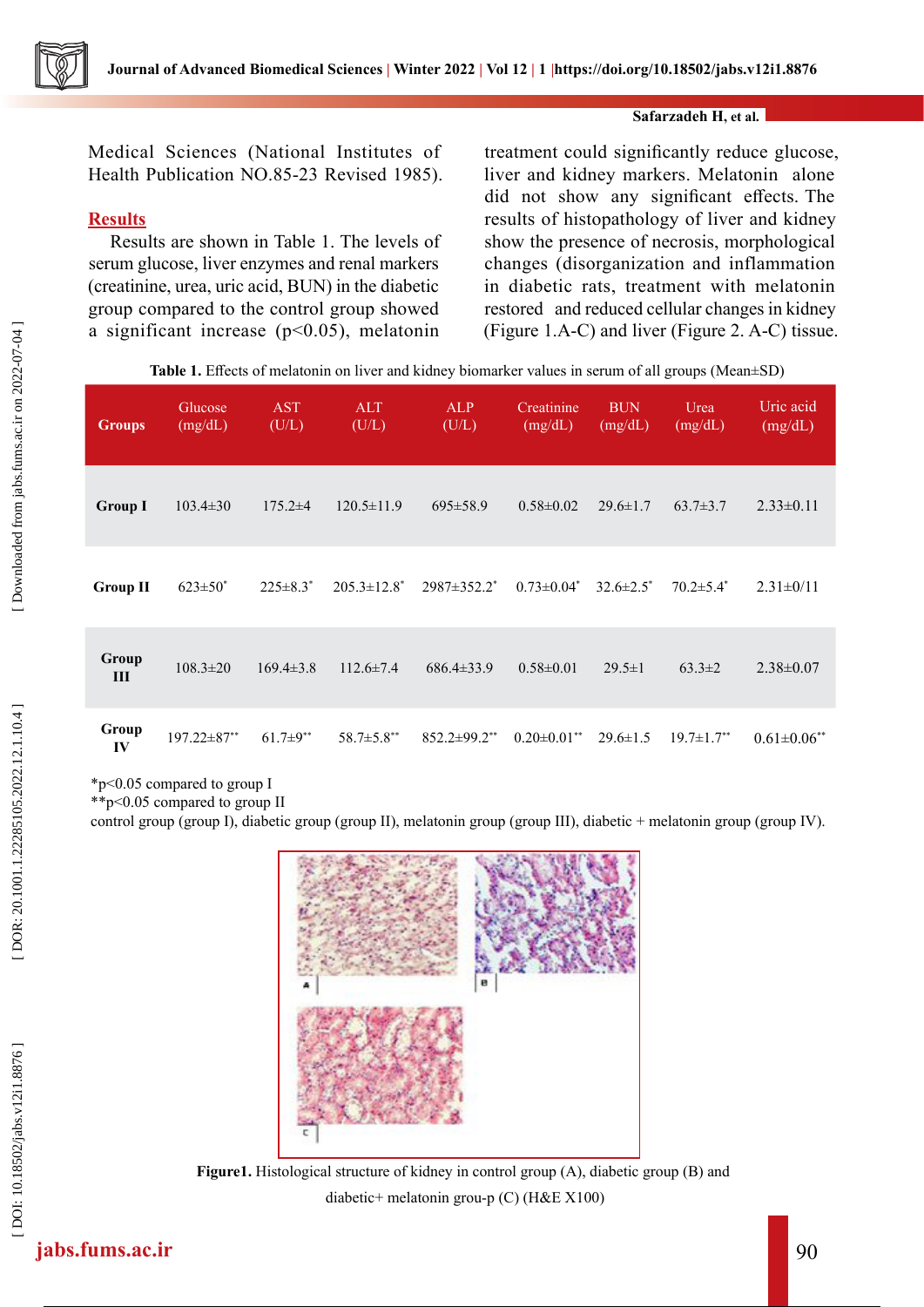### **Melatonin and Diabetes Complication**



Figure 2. Histological structure of liver in control group (A), diabetic group (B) and diabetic+ melatonin group (C) (H&E X100)

### **Discussion**

In the present study, melatonin treatment was able to improve liver and kidney damage by reducing their markers and serum levels of glucose. Streptozotocin increases blood glucose by necrosis and destruction of pancreatic beta cells (18). Streptozotocin injection increases the activity of NADH dehydrogenase and cytochrome c oxidase so with the leakage of electrons from the inner mitochondrial membrane, the production of ROS increase in pancrease, liver and kidney (19). STZ reduces the activity of antioxidant enzymes by production of ROS and induces the process of apoptosis (20). According to recent studies, melatonin plays a strong role in controlling blood sugar by increasing insulin sensitivity (21)(patients taking antihyperglycemic drugs should be careful). Melatonin protects B cells (with low antioxidant content) by neutralizing ROS (accumulation of ROS damages macromolecules such as protein, DNA, lipids (22). Sener et al. showed that treatment with melatonin reduced BUN, creatinine, ALT, AST in acetaminophen-exposed rats, which was consistent with our study (23). Increased serum levels of liver enzymes indicate liver damage. The researchers attributed the effect of melatonin to its role in scavenging free radicals and stimulating antioxidant enzymes. Maarman et al. reported that melatonin has amelioration effects on increasing uric acid (by induction of antioxidant enzyme expression) (24) The protective role of melatonin in renal impairment during arsenic poisoning (25), cisplatin –induced nephrotoxicity (26), and pathological renal changes in diabetic rats have been demonstrated (27). Hyperglycemia increases apoptosis (20) and accelerates the glycation of circulating proteins and may initiate a series of auto-oxidation reaction that finally leads to the accumulation of glycation end products (AGEs) (5). These products have oxidizing power and accelerate tissue damage by free radicals. Increased oxidative stress damage may also play an important role in the pathology of functional and morphological changes of liver due to diabetes. Some studies show a protective role of melatonin in hepatotoxicity with methotrexate (28), non-alcoholic fatty liver (29), oxidative stress (30) which is consistent with our study. In these studies, due to the reduction of liver enzymes, improvement in histopathological changes (31), emphasis has been placed on the antioxidant role of melatonin. Based on our unpublished data, significant changes in levels of antioxidant enzymes in serum and pancreas tissue were observed in the rats treated with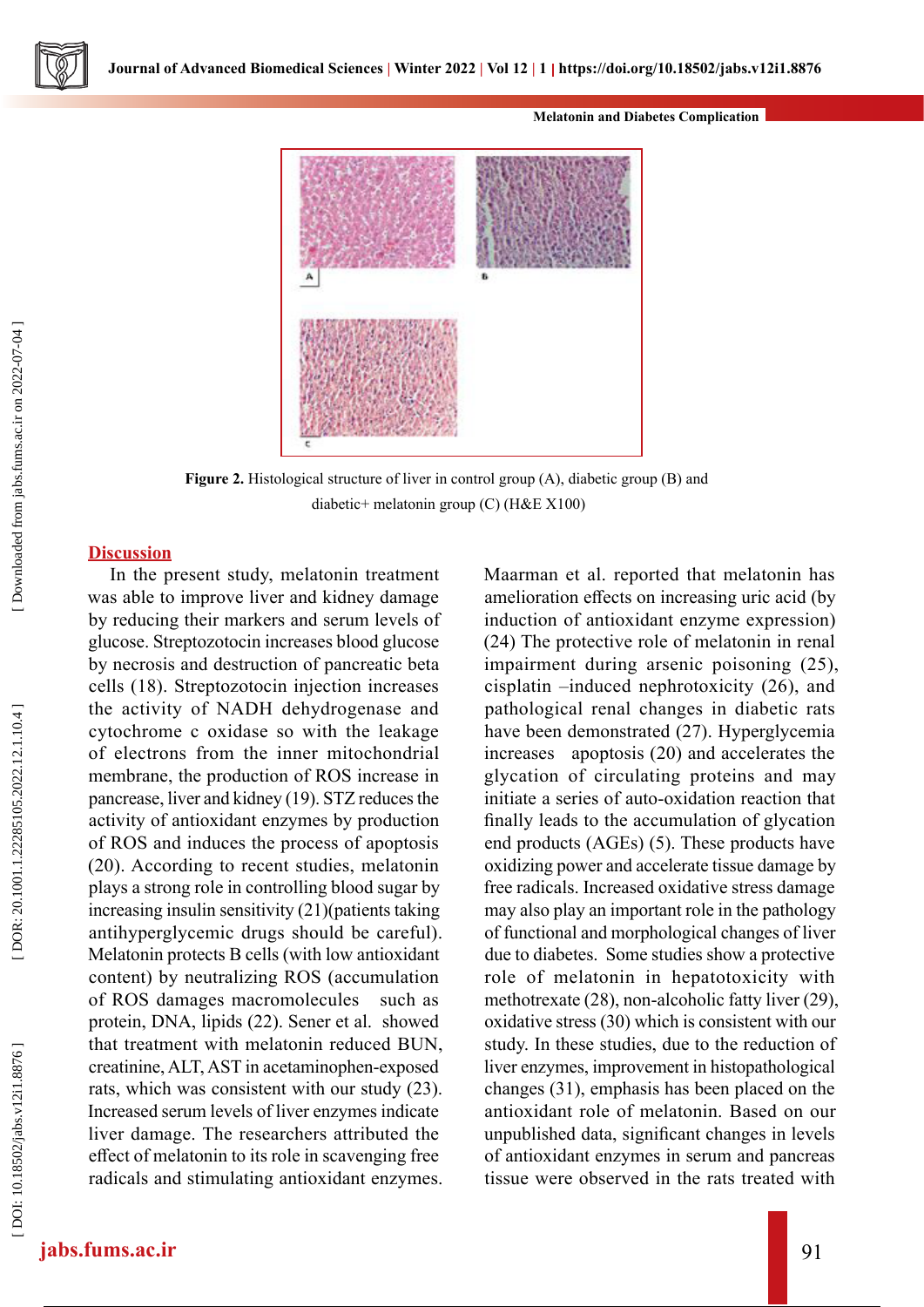melatonin that indicate its antioxidant properties.

# **Conclusion**

It seems that due to the oxidative effects of diabetes on the structure of liver and kidney and change of biochemical markers, the use of antioxidant compounds such as melatonin by reducing the number of biochemical parameters and improving structural changes can improve the hepatic and renal complication of diabetes.

# **Acknowledgment**

We wish to thank the Office of Research Islamic Azad University, Marand Branch for supporting this study (thesis code :12530520962001). (National Institutes of Health Publication NO.85-23 Revised 1985).

# **Conflict of interest**

None declared.

### **References**

1.Hussain S, Jamali MC, Habib A, Hussain MS, Akhtar M, Najmi AK. Diabetic kidney disease: An overview of prevalence, risk factors, and biomarkers. Clinical Epidemiology and Global Health. 2021; 9:2-6.

2.Guerra S, Mamede AC, Carvalho MJ, Laranjo M, Tralhão JG, Abrantes AM, et al. Liver diseases: what is known so far about the therapy with human amniotic membrane? Cell and tissue banking. 2016;17(4):653-63. 3.Zhang XX, Kong J, Yun K. Prevalence of diabetic nephropathy among patients with type 2 diabetes mellitus in China: a meta-analysis of observational studies. Journal of diabetes research. 2020;1-11 //doi. org/10.1155/2020/2315607

4.Salahshoor MR, Mohammadi MM, Roshankhah S, Najari N, Jalili C. Effect of Falcaria vulgaris on oxidative damage of liver in diabetic rats. Journal of Diabetes & Metabolic Disorders. 2019;18(1):15-23.

5.Suryavanshi SV, Garud MS, Barve K, Addepalli V, Utpat SV, Kulkarni YA. Triphala Ameliorates Nephropathy via Inhibition of TGF-β1 and Oxidative Stress in Diabetic Rats. Pharmacology. 2020;105(11-12):681-91.

6.Rabieenia E, Jalali R, Mohammadi M. Prevalence of nephropathy in patients with type 2 diabetes in Iran: A systematic review and meta-analysis based on geographic information system (GIS). Diabetes & Metabolic Syndrome: Clinical Research & Reviews. 2020; 14:1543-1550.

7.Ciardullo S, Monti T, Perseghin G. High prevalence of advanced liver fibrosis assessed by transient elastography among US adults with type 2 diabetes. Diabetes Care.

### **Safarzadeh H, et al.**

### 2021;44(2):519-25.

8.Ibuki FK, Bergamaschi CT, da Silva Pedrosa M, Nogueira FN. Effect of vitamin C and E on oxidative stress and antioxidant system in the salivary glands of STZ-induced diabetic rats. Archives of Oral Biology. 2020; 116:104765.

9.Morvaridzadeh M, Sadeghi E, Agah S, Nachvak SM, Fazelian S, Moradi F, et al. Effect of melatonin supplementation on oxidative stress parameters: a systematic review and meta-analysis. Pharmacological Research. 2020; 161:105210.

10.Garaulet M, Qian J, Florez JC, Arendt J, Saxena R, Scheer FA. Melatonin effects on glucose metabolism: time to unlock the controversy. Trends in Endocrinology & Metabolism. 2020;31(3):192-204.

11.Imenshahidi M, Karimi G, Hosseinzadeh H. Effects of melatonin on cardiovascular risk factors and metabolic syndrome: a comprehensive review. Naunyn-Schmiedeberg's archives of pharmacology. 2020;393(4):521-36.

12. Reiter RJ, Tan DX, Terron MP, Flores LJ, Czarnocki Z. Melatonin and its metabolites: new findings regarding their production and their radical scavenging actions. Acta Biochimica Polonica. 2007;54(1):1-9.

13.Nuszkiewicz J, Woźniak A, Szewczyk-Golec K. Ionizing radiation as a source of oxidative stress—the protective role of melatonin and vitamin D. International Journal of Molecular Sciences. 2020;21(16):5804.

14.Feng TY, Li Q, Ren F, Xi HM, Lv DL, Li Y, et al. Melatonin Protects Goat Spermatogonial Stem Cells against Oxidative Damage during Cryopreservation by Improving Antioxidant Capacity and Inhibiting Mitochondrial Apoptosis Pathway. Oxidative Medicine and Cellular Longevity. 2020; 2020:1-16

15.Farokhian A, Niroomand M, Khalili D, Darafshi A, Pirsalehi A, et al. Safety and Efficacy of Melatonin in the Lipid Profile of Patients with Type 2 Diabetes Mellitus: A Randomized Clinical Trial. Iranian Journal of Endocrinology and Metabolism. 2020;22(3):221-9.

16.Rezayat AA, Nour MG, Bondarsahebi Y, Hozhabrossadati SA, Amirkhanlou F, Rezayat SA, et al. Effect of melatonin therapy on the non-alcoholic steatohepatitis patients: a systematic review and metaanalysis on clinical trial studies. European Journal of Pharmacology. 2021; 905:174154.

17.Montasser AO, Saleh H, Ahmed-Farid OA, Saad A, Marie MA. Protective effects of Balanites aegyptiaca extract, Melatonin and Ursodeoxycholic acid against hepatotoxicity induced by Methotrexate in male rats. Asian Pacific journal of tropical medicine. 2017;10(6):557-65.

18.Arora S, Ojha SK, Vohora D. Characterisation of streptozotocin induced diabetes mellitus in swiss albino mice. Global Journal of Pharmacology. 2009;3(2):81-4.

19.Prakash A, Kalra JK, Kumar A. Neuroprotective effect of N-acetyl cysteine against streptozotocin-induced memory dysfunction and oxidative damage in rats. Journal